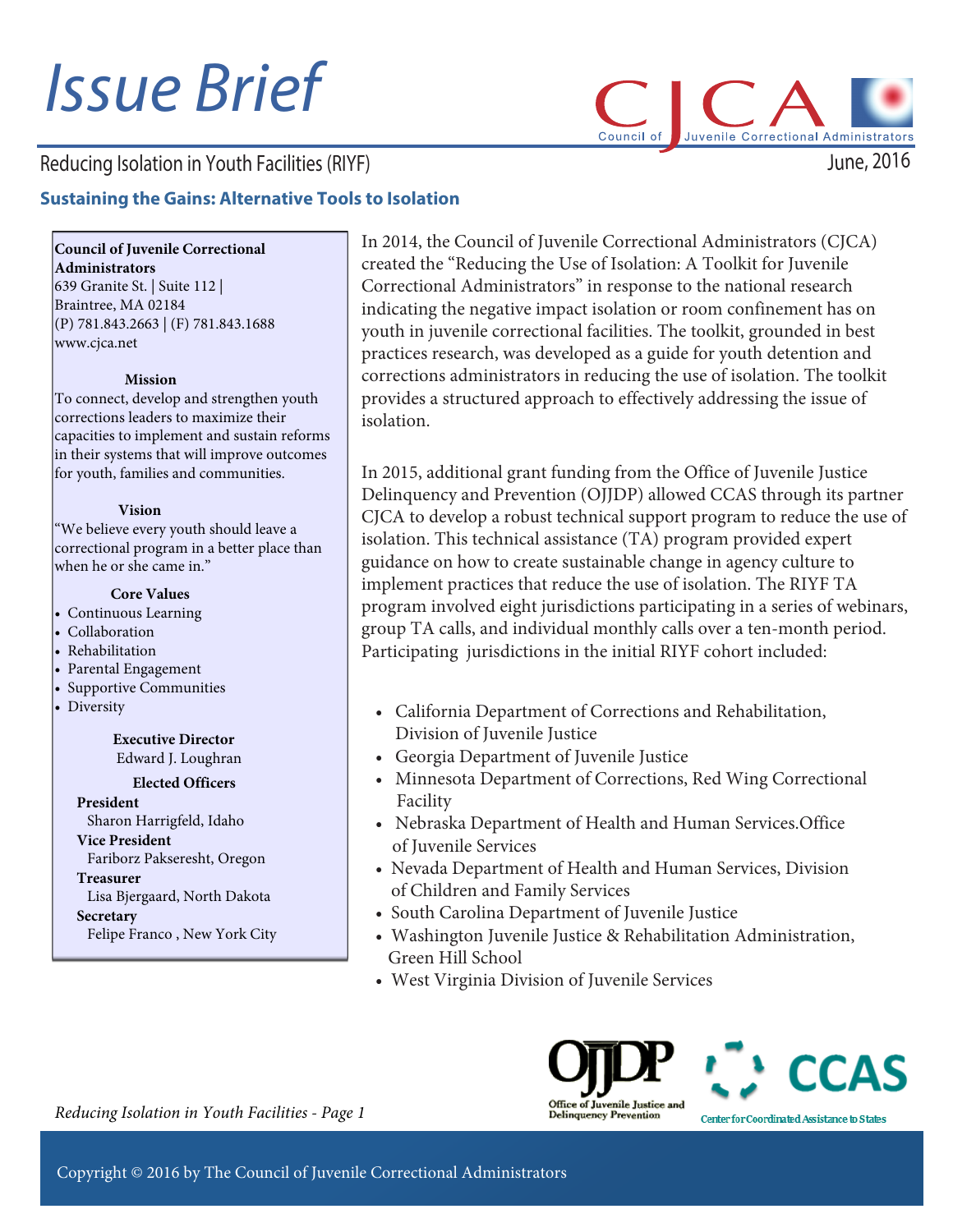

### **Sustaining the Gains: Alternative Tools to Isolation**

The following document describes effective strategies for sustaining policies and practices that reduce the use of isolation. These best practices were synthesized from the jurisdictions participating in the first cohort. These sustainability recommendations consist of five main components: 1) Leadership Expectations and Acknowledgement; 2) Staff and Youth Engagement; 3) Infrastructure Development; 4) Training/ Professional Development; and 5) Quality Assurance and Ongoing Monitoring. These suggestions are intended to provide guidance to jurisdictions that are working to reduce the use of isolation by using alternative behavior management methods in their youth facilities.

- 1) Leadership Expectations and Acknowledgement
	- Establish clear expectations for managers and, in particular, emphasize that all managers are responsible for coaching staff in order to help them become proficient in the use of alternative tools.
	- Require all managers to participate in an annual training on effective methods for coaching staff who are not proficient in the use of alternative behavioral management tools.
	- Use performance appraisals to support and encourage staff in becoming proficient by incorporating the use of alternative tools into formal staff performance appraisals and providing six-month reviews.
	- Formally acknowledge all staff who resolve incidents without the use of isolation.
	- Require facilities to review and discuss isolation data in monthly meetings at all levels (i.e. agency leadership, facility managers, all staff, etc.). Further support this expectation by requiring isolation data reiew to appear as a standing item on the monthly agenda.
- 2) Staff and Youth Engagement (creating "buy-in")
	- Expand the "tool box" by conducting periodic focus groups with youth and staff to gather additional ideas for alternatives to isolation. This should be done a minimum of once every six months.
	- Broaden the number of effective reinforcers by conducting periodic focus groups with youth and staff to gather information on effective ways to motivate and support youth in treatment.
- 3) Infrastructure Development
	- Create CARE (Crisis Awareness Response Effort) teams for effectively responding and handling youth in crisis, thereby avoiding the need for physical interventions and the use of isolation.
	- Create sensory rooms<sup>\*</sup> to provide youth support in using self-regulation skills and strategies prior to reaching a heightened emotional state.
	- *\* A sensory room is a special room designed to develop a person's sense, usually through special lighting, music, and objects. It can be used as a therapy for children with limited communication skills.*





Center for Coordinated Assistance to States

*Reducing Isolation in Youth Facilities - Page 2*